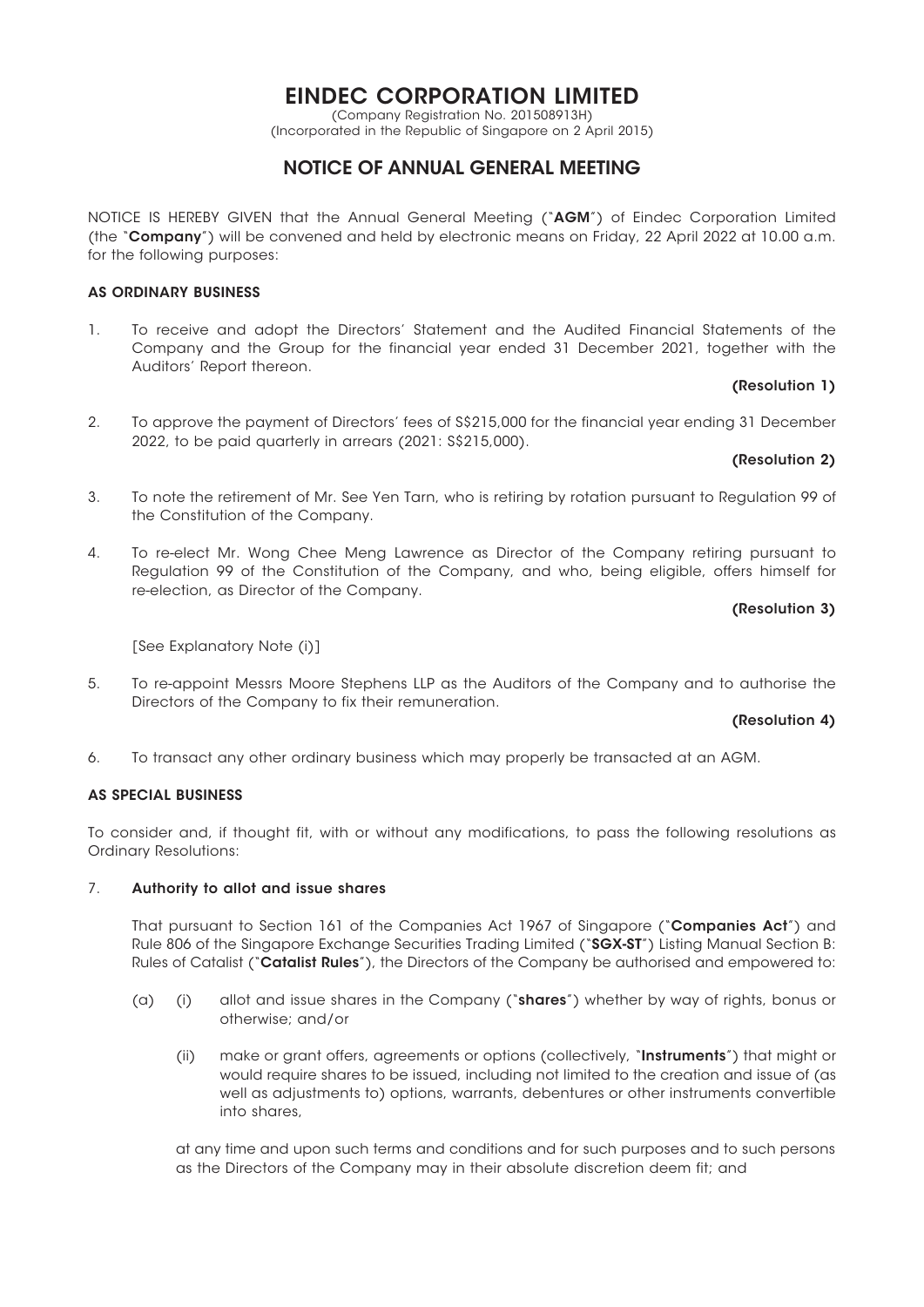(b) (notwithstanding the authority conferred by this Resolution may have ceased to be in force) issue shares in pursuance of any Instrument made or granted by the Directors of the Company while this Resolution was in force,

### ("Share Issue Mandate")

provided that:

- (1) the aggregate number of shares (including shares to be issued in pursuance of the Instruments, made or granted pursuant to this Resolution) and Instruments to be issued pursuant to this Resolution shall not exceed one hundred per centum (100%) of the total number of issued shares (excluding treasury shares and subsidiary holdings) in the capital of the Company (as calculated in accordance with sub-paragraph (2) below), of which the aggregate number of shares and Instruments to be issued other than on a pro rata basis to existing shareholders of the Company shall not exceed fifty per centum (50%) of the total number of issued shares (excluding treasury shares and subsidiary holdings) in the capital of the Company (as calculated in accordance with sub-paragraph (2) below);
- (2) (subject to such calculation as may be prescribed by the SGX-ST) for the purpose of determining the aggregate number of shares and Instruments that may be issued under subparagraph (1) above, the percentage of issued shares and Instruments shall be based on the number of issued shares (excluding treasury shares and subsidiary holdings) in the capital of the Company at the time of the passing of this Resolution, after adjusting for:
	- (a) new shares arising from the conversion or exercise of the Instruments or any convertible securities outstanding at the time of passing of this Ordinary Resolution;
	- (b) (where applicable) new shares arising from exercising share options or vesting of share awards, provided that such share awards or share options (as the case may be) were granted in compliance with Part VIII of Chapter 8 of the Catalist Rules; and
	- (c) any subsequent bonus issue, consolidation or subdivision of shares,

adjustments in accordance with sub-paragraph (2)(a) or sub-paragraph (2)(b) above are only to be made in respect of new shares arising from convertible securities, share options or share awards which were issued and outstanding or subsisting at the time of the passing of this Resolution;

- (3) in exercising the authority conferred by this Resolution, the Company shall comply with the provisions of the Catalist Rules for the time being in force (unless such compliance has been waived by the SGX-ST), all applicable legal requirements under the Companies Act and the Constitution of the Company for the time being in force; and
- (4) unless revoked or varied by the Company in a general meeting, such authority conferred by this Resolution shall continue in force (i) until the conclusion of the next AGM of the Company or the date by which the next AGM of the Company is required by law to be held, whichever is earlier or (ii) in the case of shares to be issued in pursuance of the Instruments, made or granted pursuant to this Resolution, until the issuance of such shares in accordance with the terms of the Instruments.

[See Explanatory Note (ii)]

(Resolution 5)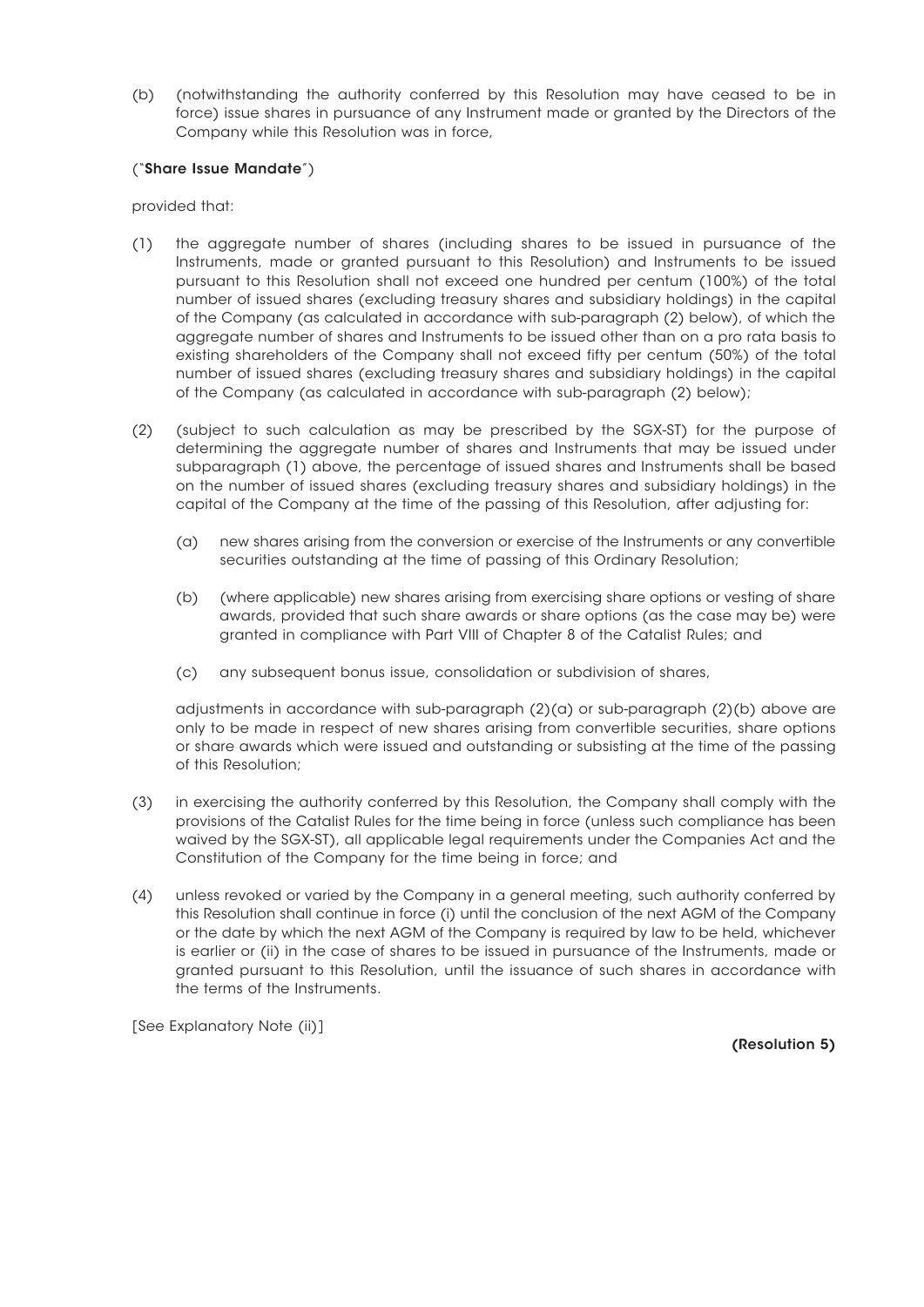### 8. Authority to grant awards and allot and issue shares under the Eindec Performance Share Plan 2015 ("Share Plan")

That pursuant to Section 161 of the Companies Act, the Directors of the Company be authorised and empowered to grant awards in accordance with the provisions of the Share Plan and issue from time to time such number of shares in the capital of the Company as may be required to be issued pursuant to the vesting of share awards under the Share Plan, whether granted during the subsistence of this authority or otherwise, provided always that the aggregate number of additional ordinary shares to be issued pursuant to the Share Plan shall not exceed fifteen per centum (15%) of the total number of issued shares (excluding treasury shares and subsidiary holdings) in the capital of the Company from time to time and that such authority shall, unless revoked or varied by the Company in a general meeting, continue in force until the conclusion of the next AGM of the Company or the date by which the next AGM of the Company is required by law to be held, whichever is earlier.

[See Explanatory Note (iii)]

(Resolution 6)

### 9. Renewal of the Shareholders' general mandate for Interested Person Transactions

That for the purposes of Chapter 9 of the Catalist Rules:

- (a) approval be and is given for the purposes of Chapter 9 of the Catalist Rules ("**Chapter 9**") for the Company, its subsidiaries and associated companies that are considered to be "entities at risk" under Chapter 9, or any of them, to enter into any of the transactions falling within the types of interested person transactions (details of which will be set out in an addendum to the Notice of AGM ("**Addendum**") to be sent to shareholders of the Company at a later date), with any party who is of the class of interested persons, provided that such transactions are made on normal commercial terms and are not prejudicial to the interests of the Company and its minority Shareholders, and are in accordance with the guidelines of the Company for Interested Person Transactions as set out in the Addendum ("IPT Mandate");
- (b) the IPT Mandate shall, unless revoked or varied by the Company in a general meeting, continue in force until the conclusion of the next AGM of the Company or the date by which the next AGM of the Company is required by law to be held, whichever is earlier; and
- (c) authority be given to the Directors of the Company to complete and do all such acts and things (including without limitation, executing all such documents as may be required) as they or he may consider expedient or necessary or in the interests of the Company to give effect to the transactions contemplated and/or authorised by the IPT Mandate and/or this Resolution.

[See Explanatory Note (iv)]

(Resolution 7)

By Order of the Board

Shirley Tan Sey Liy Company Secretary

Singapore, 7 April 2022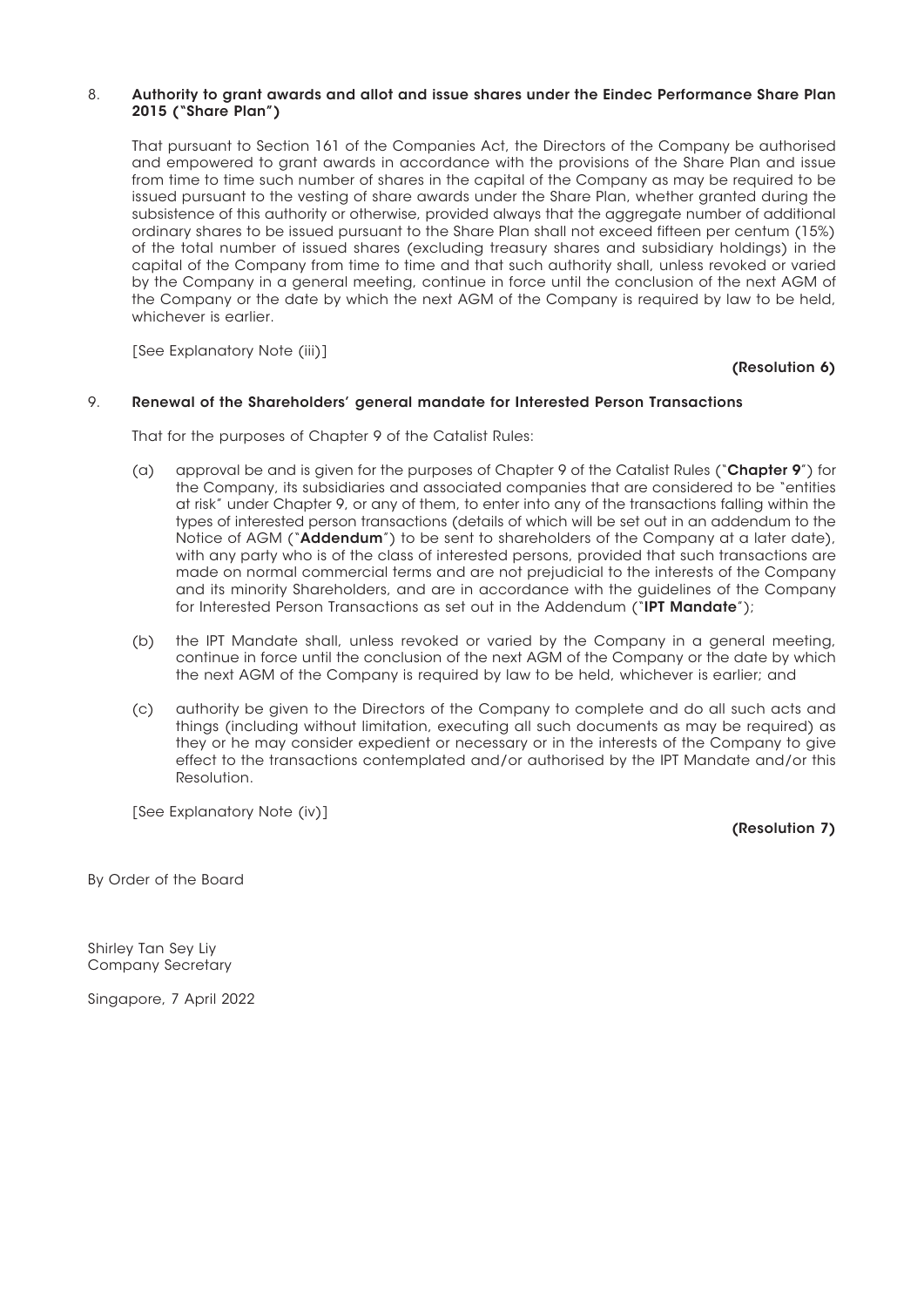#### Explanatory Notes:

#### (i) Resolution 3

Mr. Wong Chee Meng Lawrence will, upon re-election as a Director of the Company, remain as an Independent and Non-Executive Director, the Chairman of the Remuneration Committee, a member of the Audit Committee and the Nominating Committee of the Company. There are no relationships (including family relationships) between Mr. Wong Chee Meng Lawrence and the other Directors, the Company, its related corporation, its officer or its substantial shareholders, which may affect his independence. The Board considers Mr. Wong Chee Meng Lawrence to be independent for the purposes of Rule 704(7) of the Catalist Rules. Further detailed information on Mr. Wong Chee Meng Lawrence can be found in the sections entitled "Board of Directors", "Corporate Governance Report" and "Directors' Statement" of the Annual Report 2021.

#### (ii) Resolution 5

Ordinary Resolution 5, if passed, will empower the Directors of the Company from the date of this AGM until the date of the next AGM of the Company, or the date by which the next AGM of the Company is required by law to be held or such authority is varied or revoked by the Company in a general meeting, whichever is the earlier, to issue shares, make or grant instruments convertible into shares and to issue shares pursuant to such instruments, up to a number not exceeding, in total, one hundred per centum (100%) of the total number of issued shares (excluding treasury shares and subsidiary holdings) in the capital of the Company, of which up to fifty per centum (50%) may be issued other than on a pro rata basis to existing shareholders of the Company.

For determining the aggregate number of shares that may be issued, the percentage of issued shares in the capital of the Company will be calculated based on the total number of issued shares (excluding treasury shares and subsidiary holdings) in the capital of the Company at the time this Resolution is passed after adjusting for new shares arising from the conversion or exercise of the Instruments or any convertible securities, the exercise of share options or the vesting of share awards outstanding or subsisting at the time when this Resolution is passed and any subsequent consolidation or subdivision of shares.

#### (iii) Resolution 6

Ordinary Resolution 6, if passed, will empower the Directors of the Company, from the date of this AGM until the next AGM of the Company, or the date by which the next AGM of the Company is required by law to be held or such authority is varied or revoked by the Company in a general meeting, whichever is the earlier, to grant awards and to issue shares in the share capital of the Company pursuant the Share Plan, up to a number not exceeding in total fifteen per centum (15%) of the total number of issued shares (excluding treasury shares and subsidiary holdings) in the capital of the Company from time to time.

#### (iv) Resolution 7

Ordinary Resolution 7, if passed, will authorise the interested person transactions as described in the Addendum and recurring in the year and will empower the Directors of the Company to do all acts necessary to give effect to the IPT Mandate. Mr. Zhang Wei, who is deemed to be interested in the IPT Mandate, will abstain from voting and has undertaken to ensure that his Associates will abstain from voting.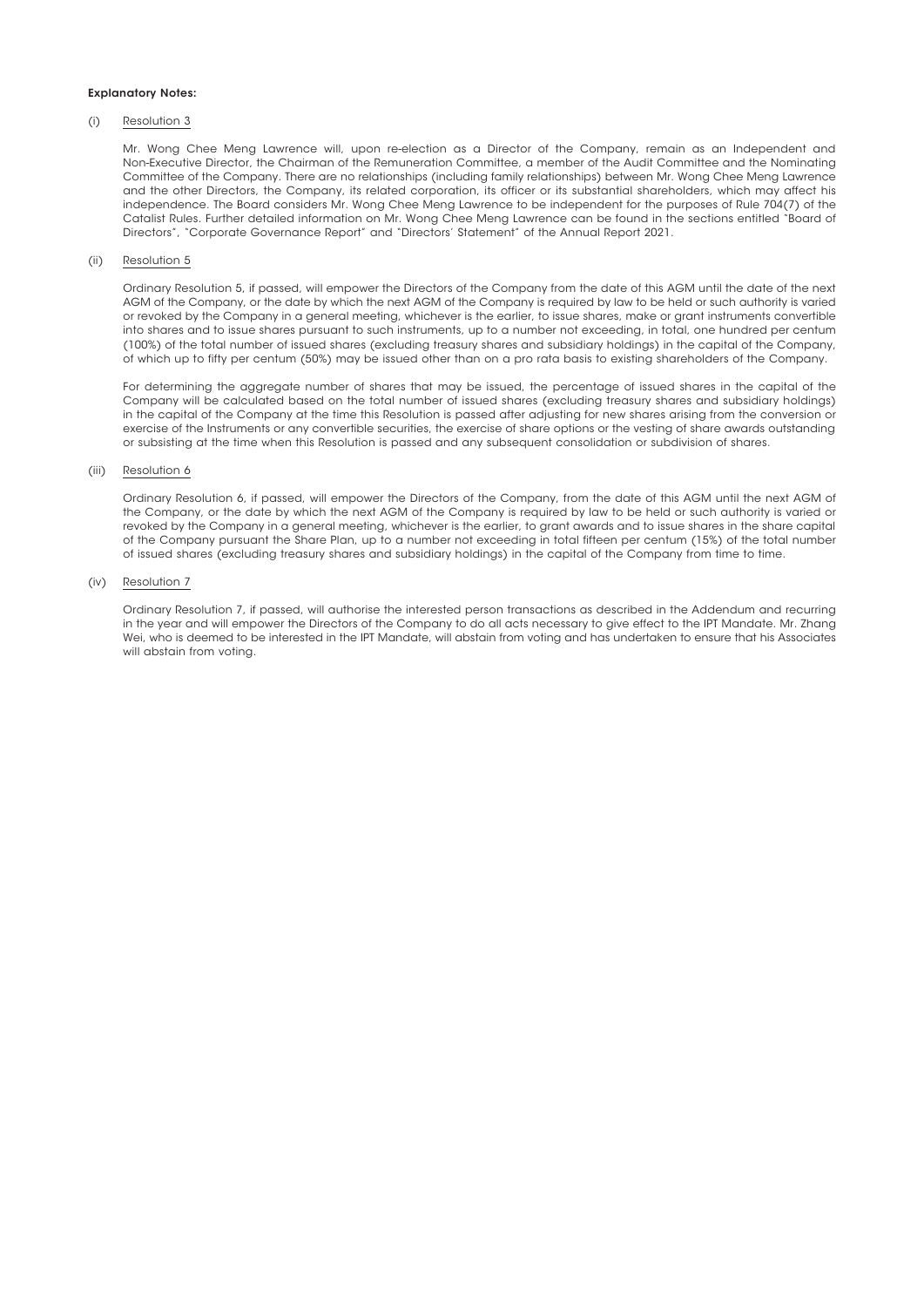#### Notes:

- 1. The Annual General Meeting (or the "Meeting") is being convened, and will be held, by way of electronic means pursuant to the COVID-19 (Temporary Measures) (Alternative Arrangements for Meetings for Companies, Variable Capital Companies, Business Trusts, Unit Trusts and Debenture Holders) Order 2020. Printed copies of this Notice will not be sent to members. Instead, this Notice will be sent to members by electronic means via publication on (i) the Company's website at the URL http://www.eindec.com.sg/ir.html, the SGX website at the URL https://www.sgx.com/securities/company-announcements, and (iii) at the URL https://conveneagm.com/sg/eindec2022.
- 2. Alternative arrangements relating to attendance at the Annual General Meeting via electronic means (including arrangements by which the meeting can be electronically accessed via live audio-visual webcast or live audio-only stream), submission of questions to the Company in advance of the Annual General Meeting, addressing of substantial and relevant questions at the Annual General Meeting and voting by appointing the Chairman of the Meeting as proxy at the Annual General Meeting, are set out in the accompanying Company's announcement dated 7 April 2022. This announcement may be accessed at (i) the Company's website at the URL http://www.eindec.com.sg/ir.html, and (ii) the SGX website at the URL https://www.sgx.com/securities/company-announcements.
- 3. The Company will not be arranging for a physical meeting, accordingly, a member will not be able to attend the Annual General Meeting in person. Pursuant to Part 4 of the COVID-19 (Temporary Measures) Act 2020, a member of the Company (whether individual or corporate and including a Relevant Intermediary\*) entitled to vote at the Meeting must appoint the Chairman of the Meeting to act as proxy and direct the vote at the Meeting, if such member wishes to exercise his/her/its voting rights at the Meeting. In appointing the Chairman of the Meeting as proxy, a member (whether individual or corporate and including a Relevant Intermediary\*) must give specific instructions as to voting, or abstentions from voting, in the form of proxy, failing which the appointment will be treated as invalid. The accompanying proxy form for the Annual General Meeting may be accessed at (i) the Company's website at the URL http://www.eindec.com.sg/ir.html, (ii) the SGX website at the URL https://www.sgx.com/securities/company-announcements and (iii) the URL https://conveneagm.com/sg/eindec2022. Where a member (whether individual or corporate and including a Relevant Intermediary\*) appoints the Chairman of the Meeting as his/her/its proxy, he/she/it must give specific instructions as to voting, or abstentions from voting, in respect of a resolution in the form of proxy, failing which the appointment of the Chairman of the Meeting as proxy for that resolution will be treated as invalid.
- 4. For investors who hold Shares in the capital of the Company under Supplementary Retirement Scheme ("SRS Investors") and wishes to appoint the Chairman of the Meeting to act as their proxy should approach their respective SRS Operators to submit their votes at least seven (7) working days before the Meeting (i.e. by 10.00 a.m. on 12 April 2022).
- 5. The Chairman of the Meeting, as proxy, need not be a member of the Company.
- 6. The instrument appointing the Chairman of the Meeting as proxy must be submitted to the Company in the following manner:
	- (a) be completed digitally at https://conveneagm.com/sg/eindec2022; or
	- (b) if submitted by post, be lodged with the Company's registered address at 10 Bukit Batok Crescent, #06-05 The Spire, Singapore 658079; or
	- (c) if submitted electronically, be submitted via email to the Company's registered email at management@eindec.com.sg,

in either case, by 10.00 a.m. on 19 April 2022 (being not less than seventy-two (72) hours before the time appointed for holding the Annual General Meeting) (or at any adjournment thereof) and in default the instrument of proxy shall not be treated as valid.

A member who wishes to submit an instrument of proxy must first download, complete and sign the proxy form, before submitting it by post to the address provided above, or before scanning and sending it by email to the email address provided above. In view of the current COVID-19 situation and the related safe distancing measures which may make it difficult for members to submit completed proxy forms by post, members are strongly encouraged to submit completed proxy forms electronically via email.

- 7. The Annual Report for the financial year ended 31 December 2021 and the Addendum to the Notice of Annual General Meeting dated 7 April 2022 in relation to the proposed renewal of the shareholders' general mandate for interested person transactions have been published on the Company's website, and may be assessed at (i) the Company's website at the URL http://www.eindec.com.sg/ir.html, (ii) the SGX website at the URL https://www.sgx.com/securities/company-announcements and (iii) the URL https://conveneagm.com/sg/eindec2022.
- A Relevant Intermediary is:
- (a) a banking corporation licensed under the Banking Act 1970 or a wholly-owned subsidiary of such a banking corporation, whose business includes the provision of nominee services and who holds shares in that capacity; or
- (b) a person holding a capital markets services licence to provide custodial services for securities under the Securities and Futures Act 2001 and who holds shares in that capacity; or
- (c) the Central Provident Fund Board established by the Central Provident Fund Act 1953, in respect of shares purchased under the subsidiary legislation made under that Act providing for the making of investments from the contributions and interest standing to the credit of members of the Central Provident Fund, if the Board holds those shares in the capacity of an intermediary pursuant to or in accordance with that subsidiary legislation.